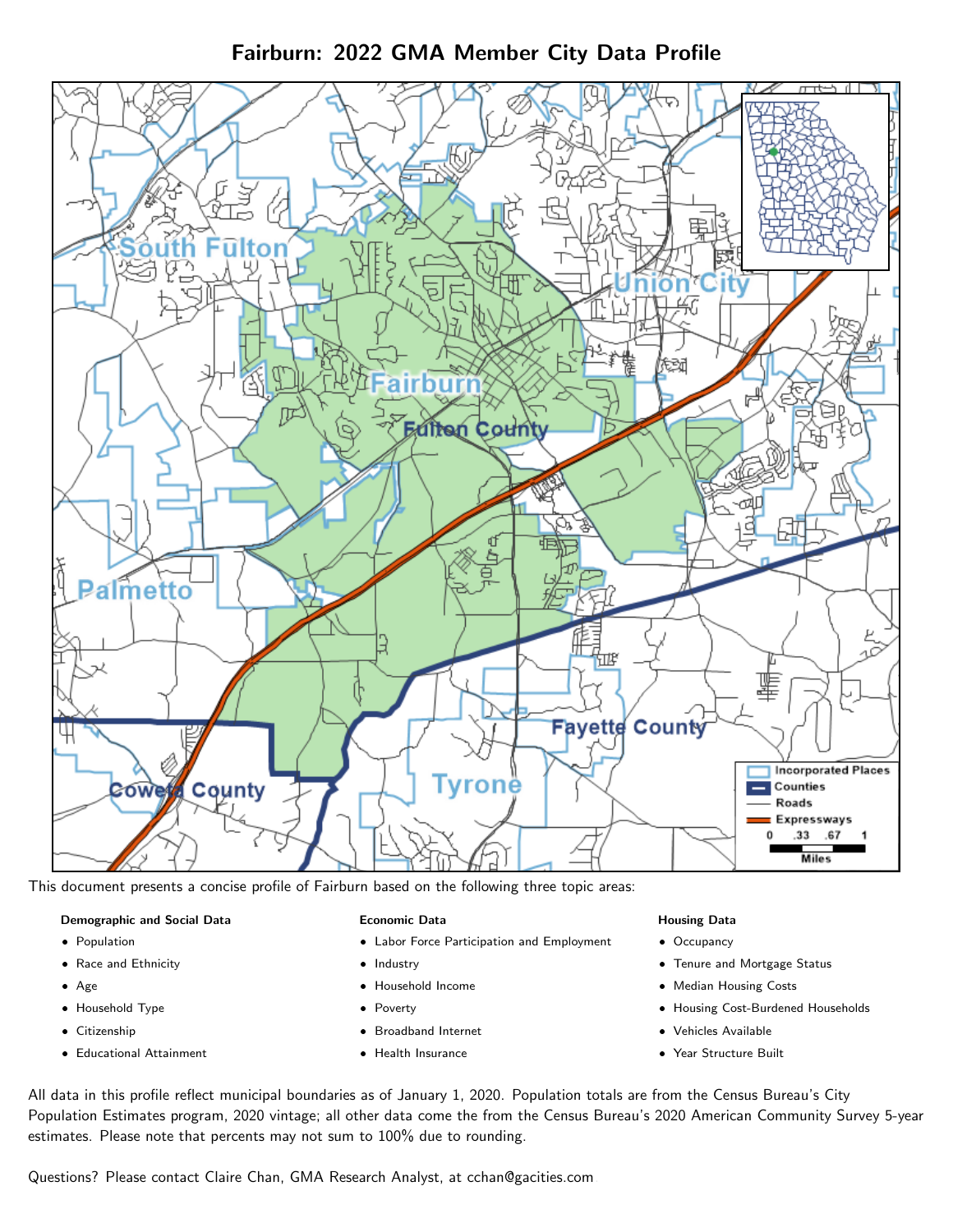# Fairburn: Demographic and Social





**Citizenship** 



Source: American Community Survey, 2020 5-year estimates, table B05002 Source: American Community Survey, 2020 5-year estimates, table B15002



Source: U.S. Census Bureau, City Population Estimates, 2020 vintage Source: American Community Survey, 2020 5-year estimates, table B03002

# Household Type



Source: American Community Survey, 2020 5-year estimates, table B01001 Source: American Community Survey, 2020 5-year estimates, table B11001

### Educational Attainment



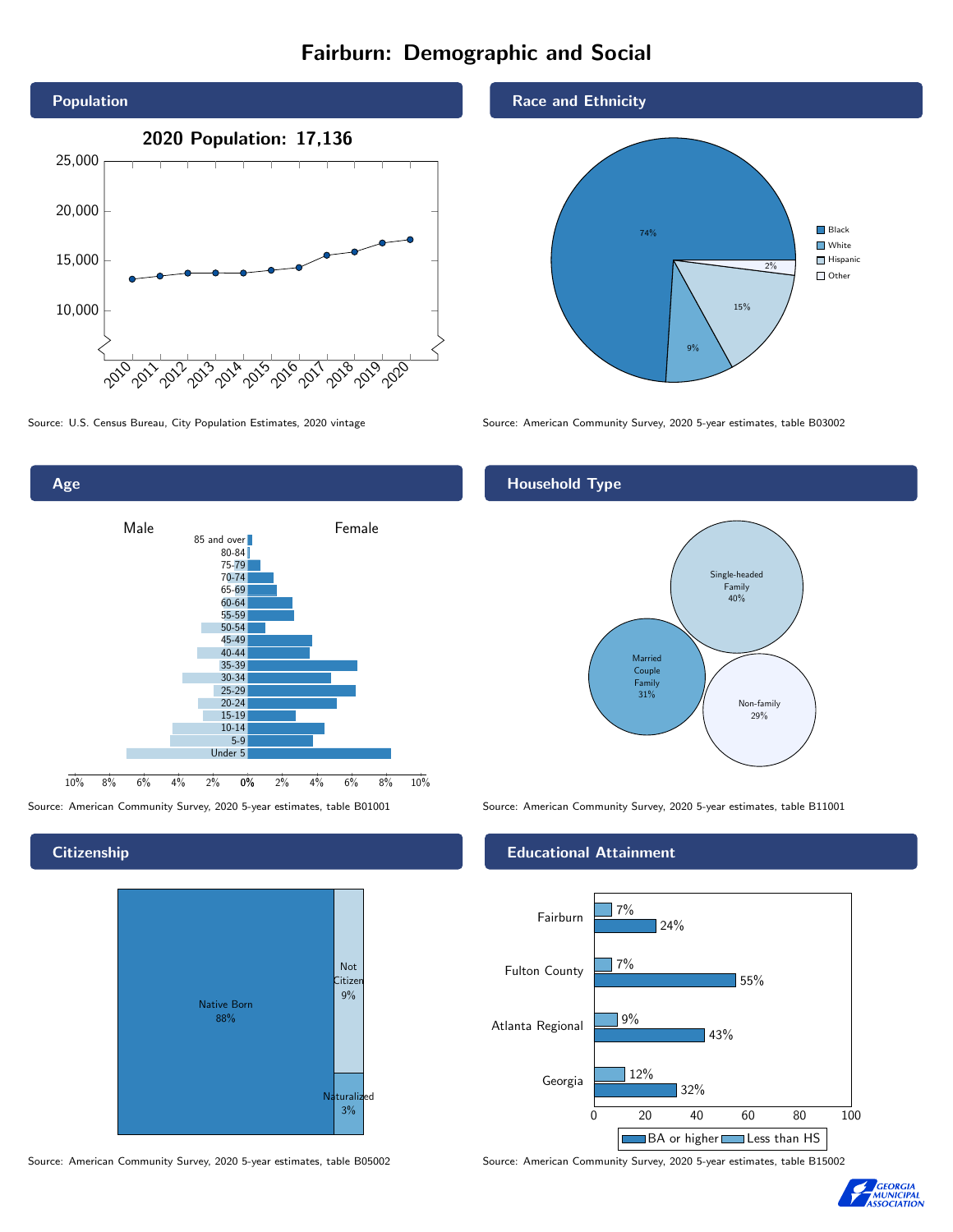# Fairburn: Economic



Source: American Community Survey, 2020 5-year estimates, table B23001 Note: Unemployment rate is based upon the civilian labor force.



Source: American Community Survey, 2020 5-year estimates, tables B19013 and B19025 Source: American Community Survey, 2020 5-year estimates, table B17010



Source: American Community Survey, 2020 5-year estimates, table B28002 Source: American Community Survey, 2020 5-year estimates, table B18135

#### Industry

| Agriculture, forestry, fishing and hunting, and mining      | $0\%$ |
|-------------------------------------------------------------|-------|
| Construction                                                | 6%    |
| Manufacturing                                               | 9%    |
| <b>Wholesale Trade</b>                                      | $0\%$ |
| Retail Trade                                                | 7%    |
| Transportation and warehousing, and utilities               | 21%   |
| Information                                                 | $4\%$ |
| Finance and insurance, real estate, rental, leasing         | 7%    |
| Professional, scientific, mgt, administrative, waste mgt    | 12%   |
| Educational services, and health care and social assistance | 13%   |
| Arts, entertainment, recreation, accommodation, food        | 15%   |
| service                                                     |       |
| Other services, except public administration                | $1\%$ |
| Public administration                                       | $4\%$ |

Source: American Community Survey, 2020 5-year estimates, table C24030

### Poverty



# **Health Insurance**